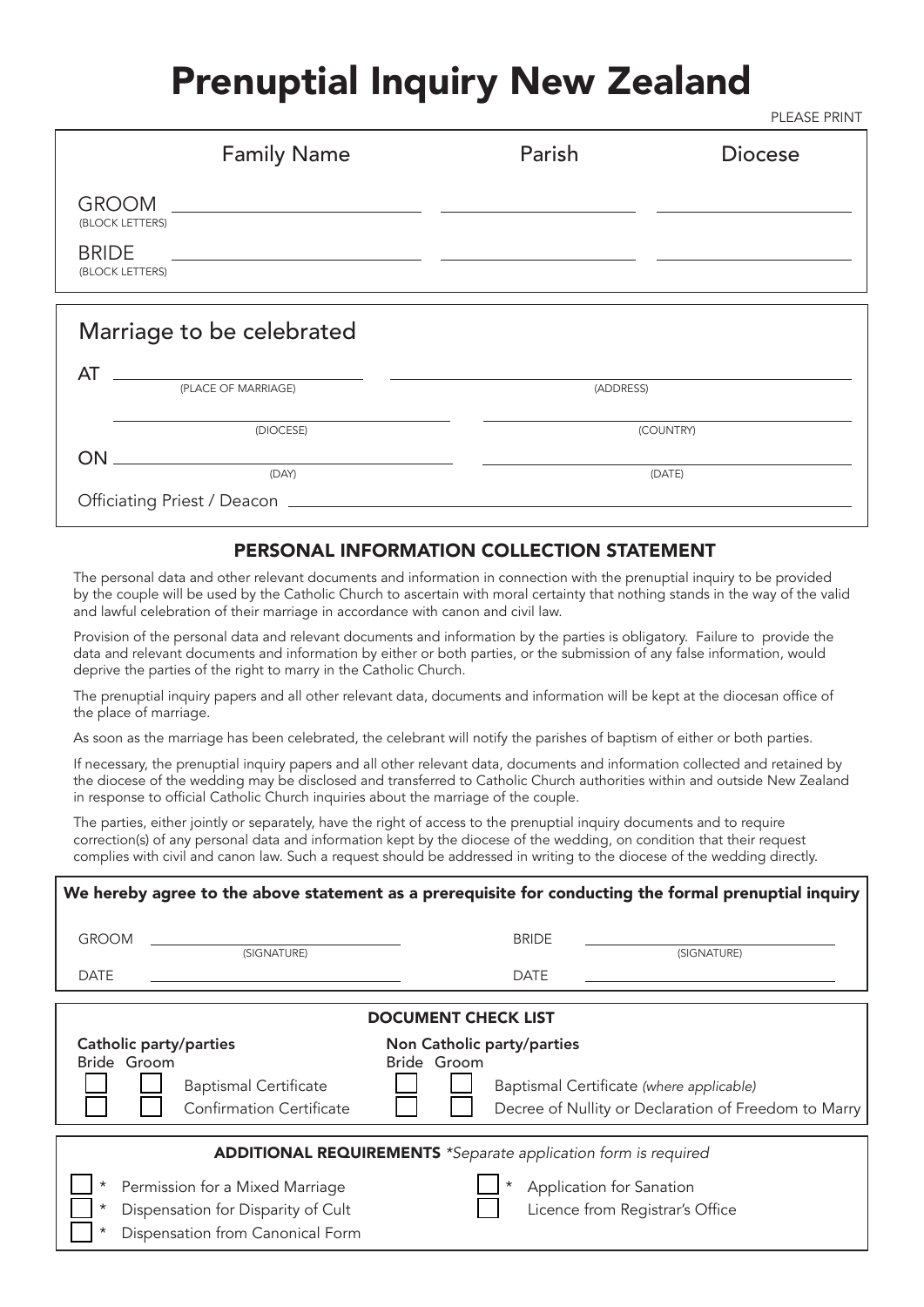# THE GROOM

|   |                                                                                                                                                                                        |  | Family Name                                                                                                                                      |                                                                                                                                                                                       |  |
|---|----------------------------------------------------------------------------------------------------------------------------------------------------------------------------------------|--|--------------------------------------------------------------------------------------------------------------------------------------------------|---------------------------------------------------------------------------------------------------------------------------------------------------------------------------------------|--|
|   |                                                                                                                                                                                        |  |                                                                                                                                                  |                                                                                                                                                                                       |  |
|   |                                                                                                                                                                                        |  |                                                                                                                                                  |                                                                                                                                                                                       |  |
|   | Email                                                                                                                                                                                  |  |                                                                                                                                                  | <u> 1999 - Johann Harry Harry Harry Harry Harry Harry Harry Harry Harry Harry Harry Harry Harry Harry Harry Harry H</u>                                                               |  |
|   |                                                                                                                                                                                        |  |                                                                                                                                                  |                                                                                                                                                                                       |  |
|   | <b>Birth</b>                                                                                                                                                                           |  |                                                                                                                                                  | Date ____________________                                                                                                                                                             |  |
|   | Your Religion/                                                                                                                                                                         |  |                                                                                                                                                  |                                                                                                                                                                                       |  |
|   |                                                                                                                                                                                        |  |                                                                                                                                                  |                                                                                                                                                                                       |  |
|   | <b>Baptism</b>                                                                                                                                                                         |  |                                                                                                                                                  |                                                                                                                                                                                       |  |
|   | Confirmation                                                                                                                                                                           |  |                                                                                                                                                  |                                                                                                                                                                                       |  |
|   |                                                                                                                                                                                        |  |                                                                                                                                                  |                                                                                                                                                                                       |  |
|   |                                                                                                                                                                                        |  |                                                                                                                                                  |                                                                                                                                                                                       |  |
| 1 |                                                                                                                                                                                        |  |                                                                                                                                                  |                                                                                                                                                                                       |  |
|   |                                                                                                                                                                                        |  | If so, the following details are to be completed.                                                                                                |                                                                                                                                                                                       |  |
|   | (a)                                                                                                                                                                                    |  |                                                                                                                                                  |                                                                                                                                                                                       |  |
|   | (b)                                                                                                                                                                                    |  |                                                                                                                                                  |                                                                                                                                                                                       |  |
|   | (c)                                                                                                                                                                                    |  |                                                                                                                                                  |                                                                                                                                                                                       |  |
|   | (d)                                                                                                                                                                                    |  |                                                                                                                                                  | Place and date of Canonical Decree of Nullity __________________________________                                                                                                      |  |
| 2 |                                                                                                                                                                                        |  |                                                                                                                                                  | Are you related to your intended spouse by blood or by marriage/adopted cousin? SELECT                                                                                                |  |
| 3 |                                                                                                                                                                                        |  |                                                                                                                                                  |                                                                                                                                                                                       |  |
| 4 | Are you both giving your consent to this marriage freely and of your own accord? <u>SELECT</u><br>The Church understands that marriage is a permanent commitment that can be dissolved |  |                                                                                                                                                  |                                                                                                                                                                                       |  |
| 5 |                                                                                                                                                                                        |  |                                                                                                                                                  | The Church understands that marriage and married love are, by their nature, open to the<br>procreation and raising of children. Do you intend to enter such a marriage? ______ SELECT |  |
| 6 |                                                                                                                                                                                        |  | The Church understands that husband and wife are to remain exclusively faithful to each<br>other always. Do you intend to enter such a marriage? | <b>SELECT</b><br><u> 1989 - Andrea Barbara, poeta esperanto-</u>                                                                                                                      |  |
| 7 |                                                                                                                                                                                        |  | The Church understands marriage to be a shared life between equal partners.                                                                      |                                                                                                                                                                                       |  |
|   |                                                                                                                                                                                        |  |                                                                                                                                                  | <b>SELECT</b>                                                                                                                                                                         |  |
|   |                                                                                                                                                                                        |  |                                                                                                                                                  |                                                                                                                                                                                       |  |
|   |                                                                                                                                                                                        |  | I Solemnly declare that the information I have given is true                                                                                     |                                                                                                                                                                                       |  |
|   | (SIGNATURE)                                                                                                                                                                            |  |                                                                                                                                                  |                                                                                                                                                                                       |  |
|   |                                                                                                                                                                                        |  |                                                                                                                                                  |                                                                                                                                                                                       |  |
|   |                                                                                                                                                                                        |  |                                                                                                                                                  |                                                                                                                                                                                       |  |
|   |                                                                                                                                                                                        |  | Signature <u>examples and presser (DEACON)</u>                                                                                                   | seal<br>IDATE                                                                                                                                                                         |  |

(PRIEST / DEACON)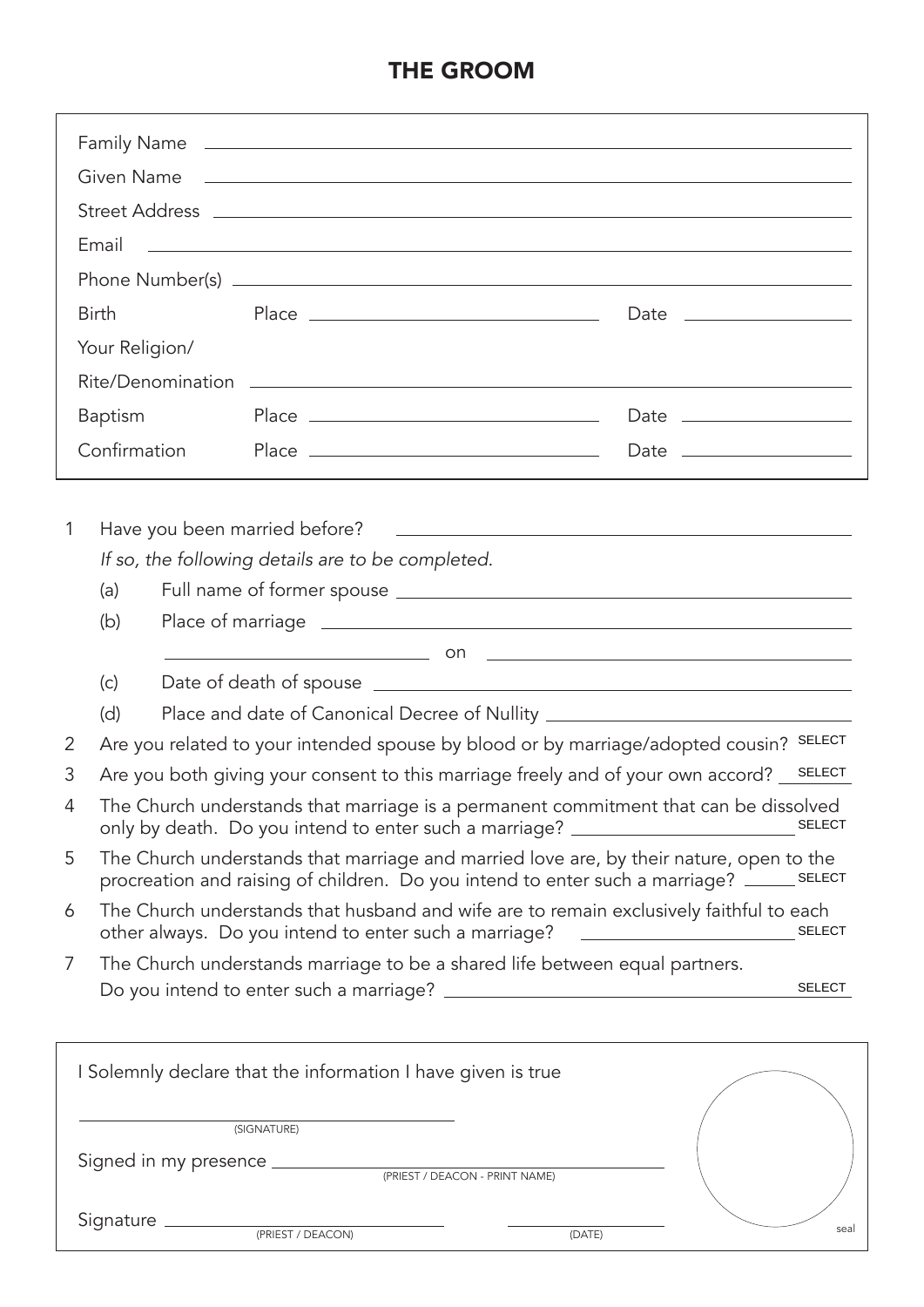## THE BRIDE

|          | Family Name    |  |                                                              |                                                                                                                                                                            |               |
|----------|----------------|--|--------------------------------------------------------------|----------------------------------------------------------------------------------------------------------------------------------------------------------------------------|---------------|
|          |                |  |                                                              |                                                                                                                                                                            |               |
|          |                |  |                                                              |                                                                                                                                                                            |               |
|          | Email          |  |                                                              | <u> 1999 - Johann Stoff, deutscher Stoffen und der Stoffen und der Stoffen und der Stoffen und der Stoffen und der</u>                                                     |               |
|          |                |  |                                                              |                                                                                                                                                                            |               |
|          | <b>Birth</b>   |  |                                                              | Date ___________________                                                                                                                                                   |               |
|          | Your Religion/ |  |                                                              |                                                                                                                                                                            |               |
|          |                |  |                                                              |                                                                                                                                                                            |               |
|          | <b>Baptism</b> |  |                                                              |                                                                                                                                                                            |               |
|          | Confirmation   |  |                                                              |                                                                                                                                                                            |               |
|          |                |  |                                                              |                                                                                                                                                                            |               |
| 1        |                |  |                                                              |                                                                                                                                                                            | <b>SELECT</b> |
|          |                |  | If so, the following details are to be completed.            |                                                                                                                                                                            |               |
|          | (a)            |  |                                                              |                                                                                                                                                                            |               |
|          | (b)            |  |                                                              |                                                                                                                                                                            |               |
|          |                |  |                                                              |                                                                                                                                                                            |               |
|          | (c)            |  |                                                              |                                                                                                                                                                            |               |
|          | (d)            |  |                                                              | Place and date of Canonical Decree of Nullity __________________________________                                                                                           |               |
| 2        |                |  |                                                              | Are you related to your intended spouse by blood or by marriage/adopted cousin? SELECT                                                                                     |               |
| 3        |                |  |                                                              | Are you both giving your consent to this marriage freely and of your own accord? _SELECT                                                                                   |               |
| $\Delta$ |                |  |                                                              | The Church understands that marriage is a permanent commitment that can be dissolved<br>only by death. Do you intend to enter such a marriage? _________________________   | <b>SELECT</b> |
| 5        |                |  |                                                              | The Church understands that marriage and married love are, by their nature, open to the<br>procreation and raising of children. Do you intend to enter such a marriage? __ | <b>SELECT</b> |
| 6        |                |  | other always. Do you intend to enter such a marriage?        | The Church understands that husband and wife are to remain exclusively faithful to each<br><u> 1989 - Johann Barn, mars ann an t-Amhain</u>                                | <b>SELECT</b> |
| 7        |                |  |                                                              | The Church understands marriage to be a shared life between equal partners.                                                                                                |               |
|          |                |  |                                                              |                                                                                                                                                                            | <b>SELECT</b> |
|          |                |  |                                                              |                                                                                                                                                                            |               |
|          |                |  | I Solemnly declare that the information I have given is true |                                                                                                                                                                            |               |
|          |                |  |                                                              |                                                                                                                                                                            |               |
|          |                |  | (SIGNATURE)                                                  |                                                                                                                                                                            |               |
|          |                |  |                                                              |                                                                                                                                                                            |               |

 $Signature \n\longrightarrow$ (PRIEST / DEACON)

(DATE)